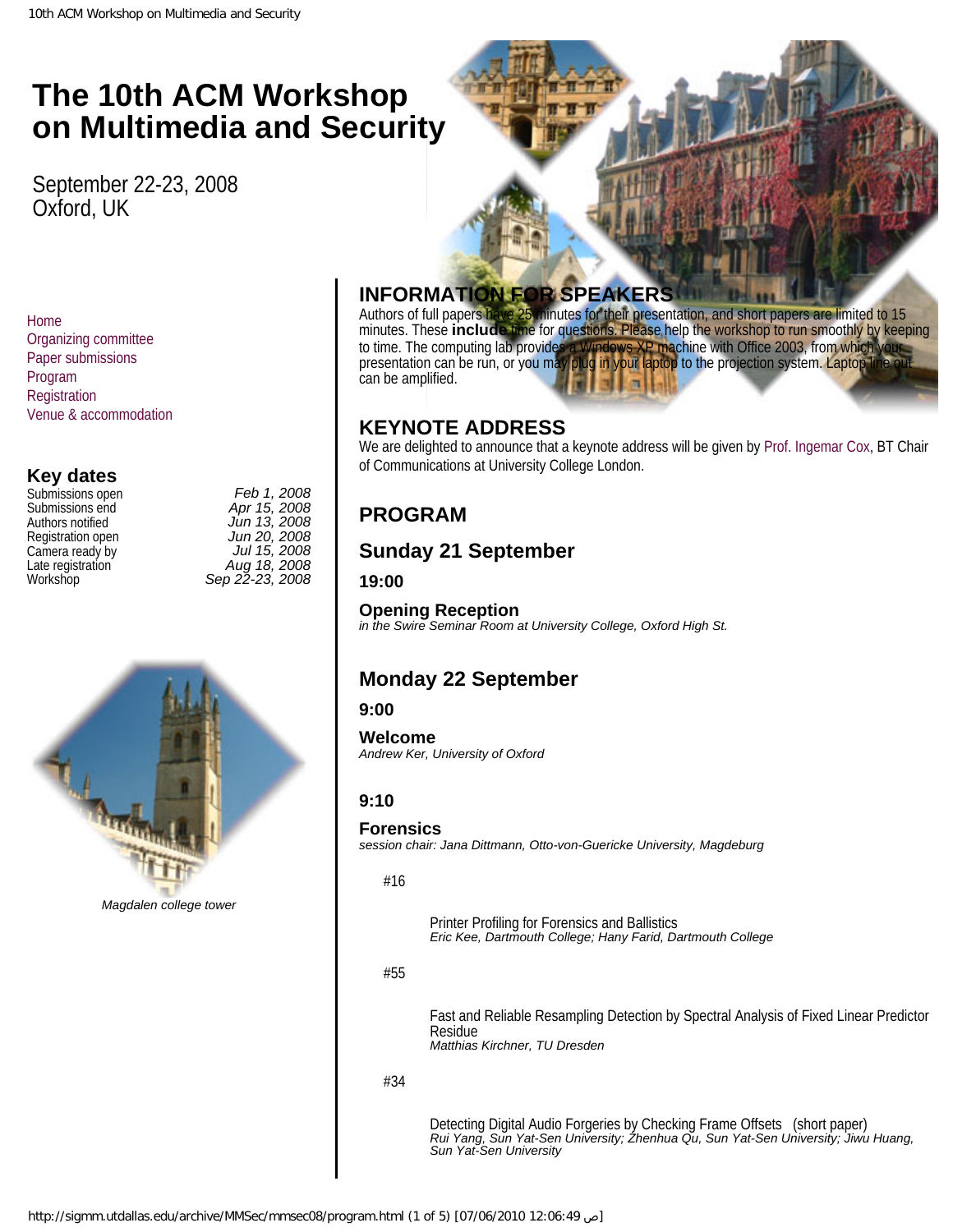#17

Locating Steganographic Payload via WS Residuals (short paper) *Andrew D. Ker, University of Oxford*

#### **10:30**

### **Coffee**

#### **11:00**

#### **Watermarking**

*session chair: Patrick Bas, CNRS*

#7

| π1    |                                                                                                                                                                                                                                         |
|-------|-----------------------------------------------------------------------------------------------------------------------------------------------------------------------------------------------------------------------------------------|
|       | A Lightweight Rao-Cauchy Detector for Additive Watermarking in the DWT-Domain<br>Roland Kwitt, University of Salzburg; Peter Meerwald, University of Salzburg; Andreas<br>Uhl, University of Salzburg                                   |
| #61   |                                                                                                                                                                                                                                         |
|       | A Robust Spectral Approach for Blind Watermarking of Manifold Surfaces<br>Yang Liu, University of Texas at Dallas; Balakrishnan Prabhakaran, University of Dallas;<br>Xiaohu Guo, University of Texas at Dallas                         |
| #49   |                                                                                                                                                                                                                                         |
|       |                                                                                                                                                                                                                                         |
|       | Self-Synchronizing Robust Texel Watermarking in Gaussian Scale-Space<br>Mathias Schlauweg, University of Rostock; Dima Pröfrock, University of Rostock;<br>Benedikt Zeibich, University of Rostock; Erika Müller, University of Rostock |
| #10   |                                                                                                                                                                                                                                         |
|       |                                                                                                                                                                                                                                         |
|       | Multiple Re-Watermarking Using Varying Non-Stationary MRA with Parameterized<br>Wavelet Filters (short paper)<br>Andreas Uhl, University of Salzburg                                                                                    |
| #41   |                                                                                                                                                                                                                                         |
|       |                                                                                                                                                                                                                                         |
|       | Histogram-Based Reversible Data Hiding Technique Using Subsampling (short paper)<br>Kyung-Su Kim, KAIST; Min-Jeong Lee, KAIST; Heung-Kyu Lee, KAIST                                                                                     |
| 12:45 |                                                                                                                                                                                                                                         |
|       |                                                                                                                                                                                                                                         |
| Lunch |                                                                                                                                                                                                                                         |
| 14:00 |                                                                                                                                                                                                                                         |
|       | <b>Coding &amp; Encryption</b><br>session chair: Andreas Westfeld, TU Dresden                                                                                                                                                           |
| #52   |                                                                                                                                                                                                                                         |
|       |                                                                                                                                                                                                                                         |
|       | Psycho-acoustic Model-based Message Authentication Coding for Audio Data<br>Sascha Zmudzinski, Fraunhofer SIT; Martin Steinebach, Fraunhofer SIT                                                                                        |
| #47   |                                                                                                                                                                                                                                         |
|       | Efficient Pointwise and Blockwise Encrypted Operations (short paper)<br>Tiziano Bianchi, University of Florence; Alessandro Piva, University of Florence; Mauro<br>Barni, University of Siena                                           |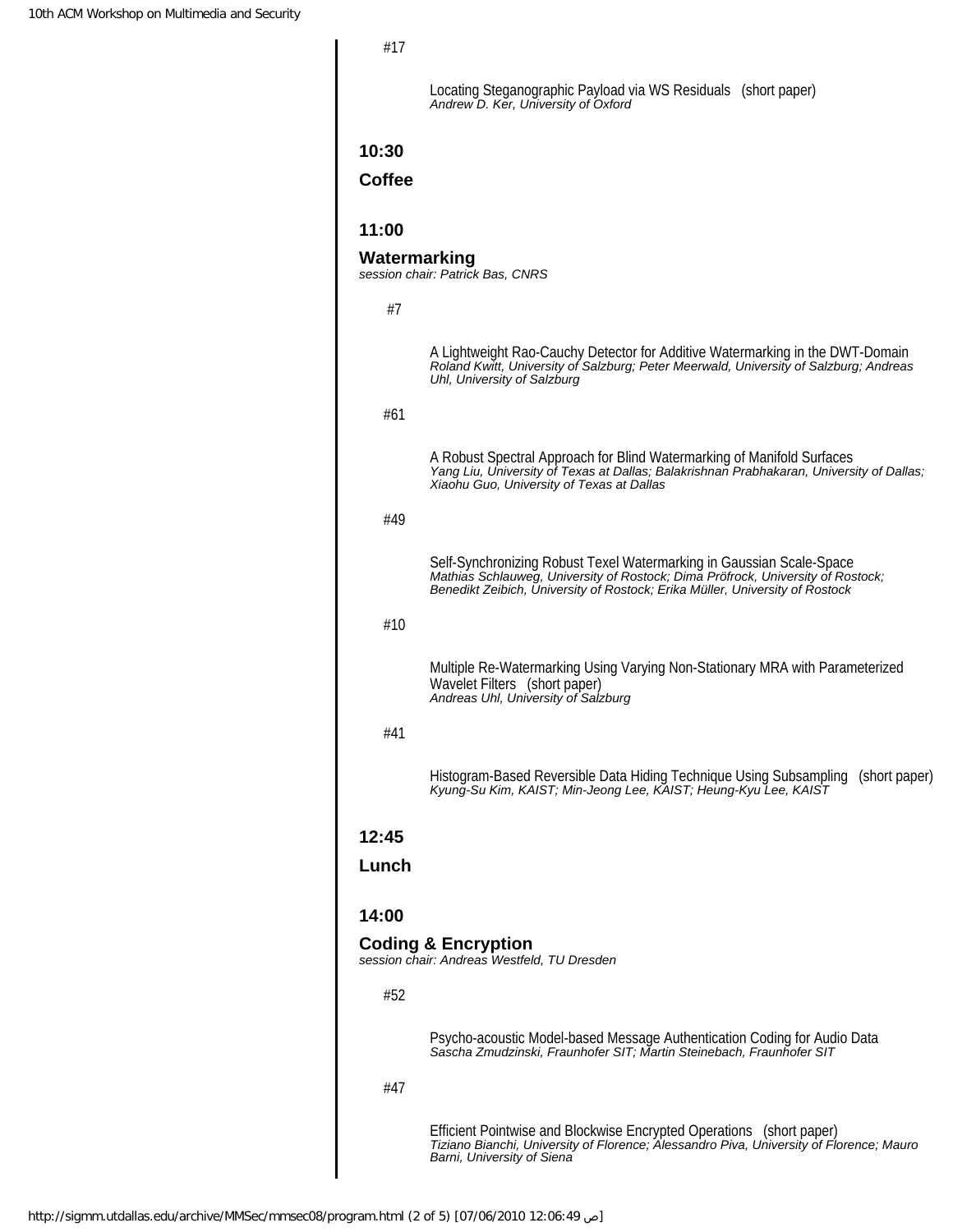#### **14:40**

#### **Fingerprinting & Tamperproofing**

*session chair: Andreas Westfeld, TU Dresden*

#6

Tamper Proofing Mechanisms for Motion Capture Data *Parag Agarwal, University of Texas at Dallas; Balakrishnan Prabhakaran, University of Dallas*

#37

On-Off Keying Modulation and Tardos Fingerprinting (short paper) *Fuchun Xie, INRIA; Teddy Furon, INRIA; Caroline Fontaine, CNRS*

#### **15:20**

#### **Coffee**

#### **15:50**

#### **Steganography**

*session chair: Jessica Fridrich, SUNY Binghamton*

#### #68

The Square Root Law of Steganographic Capacity *Andrew D. Ker, University of Oxford; Tomás Pevný, SUNY Binghamton; Jan Kodovský, SUNY Binghamton; Jessica Fridrich, SUNY Binghamton*

#### #11

Secure Covert Channels in Multiplayer Games (short paper) *Malte Diehl, Universität Oldenburg*

#### **16:30**

# **Rump Session**

*session chair: Jessica Fridrich, SUNY Binghamton*

#### **19:00**

**Conference Dinner at University College**

### **Tuesday 23 September**

#### **9:00**

#### **Keynote address**

Watermarking, Steganography and Content Forensics *Ingemar Cox, University College London*

#### **10:00**

**Steganalysis** *session chair: Andrew Ker, University of Oxford*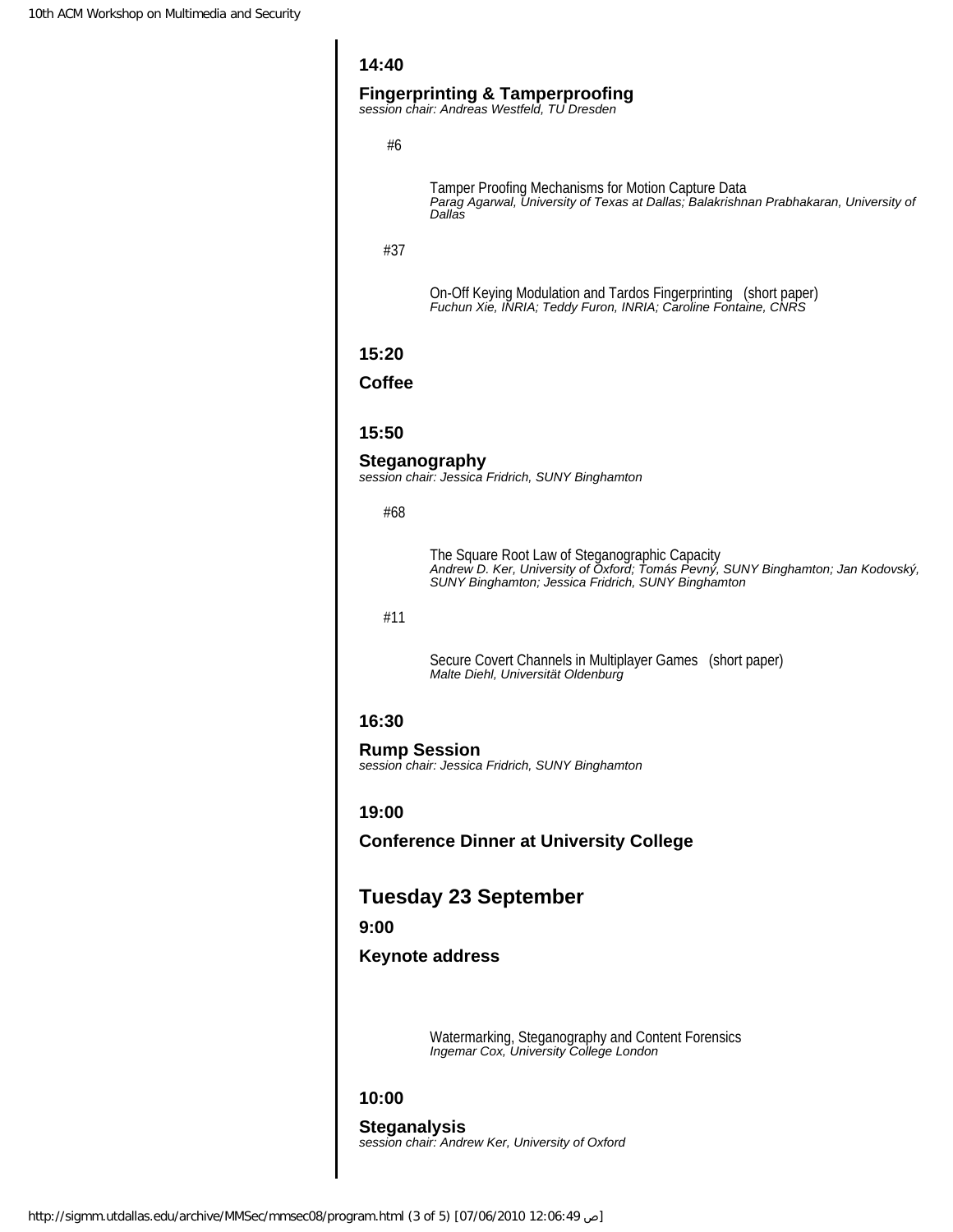#### #67

On Completeness of Feature Spaces in Blind Steganalysis *Jan Kodovský, SUNY Binghamton; Jessica Fridrich, SUNY Binghamton*

#### #24

Detecting LSB Matching by Applying Calibration Technique for Difference Image (short paper) *Xiaolong Li, Peking University; Tieyong Zeng, CNRS; Bin Yang, Peking University*

#### **10:40**

#### **Coffee**

#### **11:10**

### **Steganalysis (continued)**

|       | Steganalysis of YASS<br>Bin Li, Sun Yat-Sen University; Yun Shi, New Jersey Institute of Technology; Jiwu Huang,<br>Sun Yat-Sen Unversity                                                                                                                                            |
|-------|--------------------------------------------------------------------------------------------------------------------------------------------------------------------------------------------------------------------------------------------------------------------------------------|
| #62   |                                                                                                                                                                                                                                                                                      |
|       | Steganalysis of QIM Steganography Using Irregularity Measure<br>Hafiz Malik, University of Michigan                                                                                                                                                                                  |
| #65   |                                                                                                                                                                                                                                                                                      |
|       | Impact of Feature Selection in Classification for Hidden Channel Detection on the<br>Example of Audio Data Hiding<br>Christian Krätzer, Otto-von-Guericke University, Magdeburg; Jana Dittmann, Otto-von-<br>Guericke University, Magdeburg                                          |
| #66   |                                                                                                                                                                                                                                                                                      |
|       | Novelty Detection in Blind Steganalysis<br>Tomás Pevný, SUNY Binghamton; Jessica Fridrich, SUNY Binghamton                                                                                                                                                                           |
| 12:50 |                                                                                                                                                                                                                                                                                      |
| Lunch |                                                                                                                                                                                                                                                                                      |
| 14:00 |                                                                                                                                                                                                                                                                                      |
|       | <b>Biometrics &amp; Multimodal Methods</b><br>session chair: Balakrishnan Prabhakaran, University of Dallas                                                                                                                                                                          |
| #33   |                                                                                                                                                                                                                                                                                      |
|       | Privacy-Preserving Multimodal Person and Object Identification<br>Oleksiy Koval, University of Geneva; Slava Voloshynovskiy, University of Geneva; Thierry<br>Pun, University of Geneva                                                                                              |
| #63   |                                                                                                                                                                                                                                                                                      |
|       | Vehicle Systems: Comfort & Security Enhancement of Face/Speech Fusion with<br><b>Compensational Biometrics</b><br>Michale Biermann, Otto-von-Guericke University, Magdeburg; Tobias Hoppe, Otto-von-<br>Guericke University, Magdeburg; Jana Dittmann, Otto-von-Guericke University, |